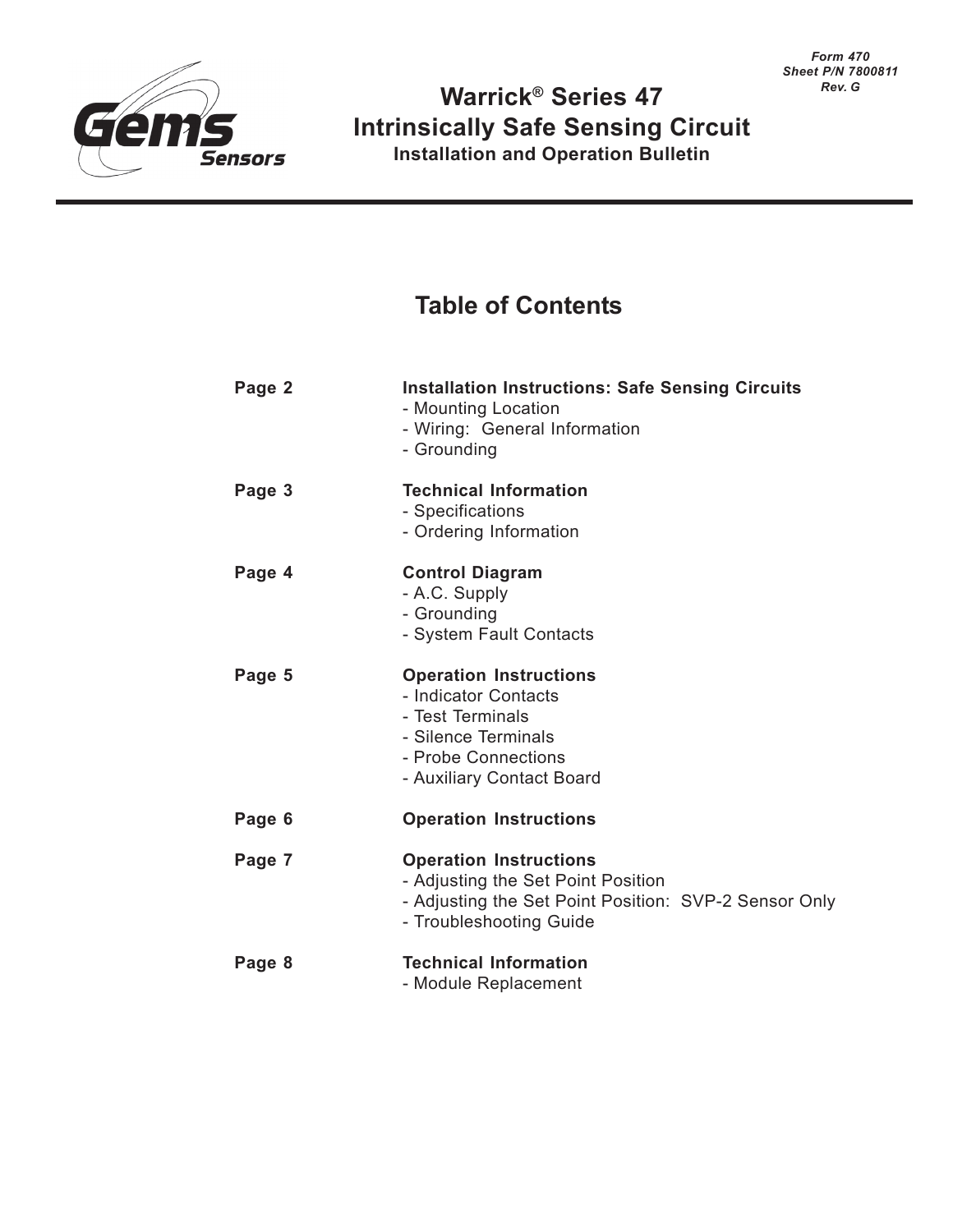# **Installation: Intrinsically Safe Sensing Circuits**

This bulletin should be used by experienced personnel as a guide to the installation of Series 47. Selection or installation of equipment should always be accompanied by competent technical assistance. We encourage you to contact Gems Sensors or its local representative if further information is required.

#### **Important Before proceeding to install and wire Series 47 controls, read and thoroughly understand these instructions.**

When installed according to these instructions, this device provides intrinsically safe sensing circuits for interface into Class I, II and III, Division 1, Groups C, D, E, F and G. Electrical equipment connected to associated apparatus should not exceed maximum ratings marked on product.

\*\*\* Warning: To prevent ignition of flammable or combustible atmospheres, disconnect power before servicing.

#### **Mounting Location**

The control must be situated in a non-hazardous area where an explosive atmosphere will not exist at any time, unless it is mounted in a suitable U.L. approved explosion-proof enclosure with suitable U.L. approved explosion-proof seals.

### **Wiring: General Information**

- 1. Intrinsically safe wiring must be kept separate from non-intrinsically safe wiring.
- 2. Intrinsically safe and non-intrinsically safe wiring may occupy the same enclosure or raceway if they are at least 2 inches (50mm) apart and separately tied down. Inside panels, field wiring terminals for intrinsically safe circuits must be separated by at least 2 inches (50 mm) from non-intrinsically safe terminals.
- 3. Wire the control device(s) to the Series 47 relay as shown in figure 1. A separate rigid metallic conduit should be used to enclose the conductors of the intrinsically safe control circuit.
- 4. An approved seal should be used at the point where the intrinsically safe control circuit wiring enters the hazardous area.

For intrinsically safe output wiring, use #14 or #16 AWG type MTW or THHN wire. By using these wire types in conjunction with the following distance recommendations, you will not exceed the maximum capacitance for field wiring. Use **Table 1** as a guide for maximum wire runs. **Table 1**

| Model No. | <b>Sensitivity</b> | <b>Distance Per Channel</b> |  |  |  |  |
|-----------|--------------------|-----------------------------|--|--|--|--|
| 47C1XXXX  | 26 K               | 2-Wire Sensor - 1,500 Ft.   |  |  |  |  |
|           |                    | 3-Wire Sensor - 750 Ft.     |  |  |  |  |
| 47D1XXXX  | 50 K               | 2-Wire Sensor - 900 Ft.     |  |  |  |  |
|           |                    | 3-Wire Sensor - 450 Ft.     |  |  |  |  |
| 47E1XXXX  | 100K               | 2-Wire Sensor - 400 Ft.     |  |  |  |  |
|           |                    | 3-Wire Sensor - 200 Ft.     |  |  |  |  |

## **Grounding**

The four mounting holes on the Series 47 provide an electrical connection for earth grounding between the control's internal solid state circuitry and the enclosure chassis. To insure proper grounding, use only metal screws and lock washers when mounting this control. Terminal G on the supply line/load side terminal strip is a redundant system ground terminal and must be connected to earth ground buss of the control's AC supply line feeder.

#### **Notes**

- 1. Intrinsically safe terminals can be connected to any non-energy generating or storing switch device such as a pushbutton, limit or float type switch or any Warrick electrode and fitting assembly.
- 2. To prevent electrical shock from supply line/load side powered connections, the Series 47 should be mounted in a tool accessible enclosure of proper NEMA rated integrity.
- 3. For U.L. 913 Listed panels, a metallic partition may be necessary to provide adequate spacing between nonintrinsically safe and intrinsically safe wiring and /or terminals.
- 4. For additional guidance on "Hazardous Location Installation" and "Intrinsically Safe Devices", consult ANSI/ISA standard RP 12-6 or NEC articles 500-516.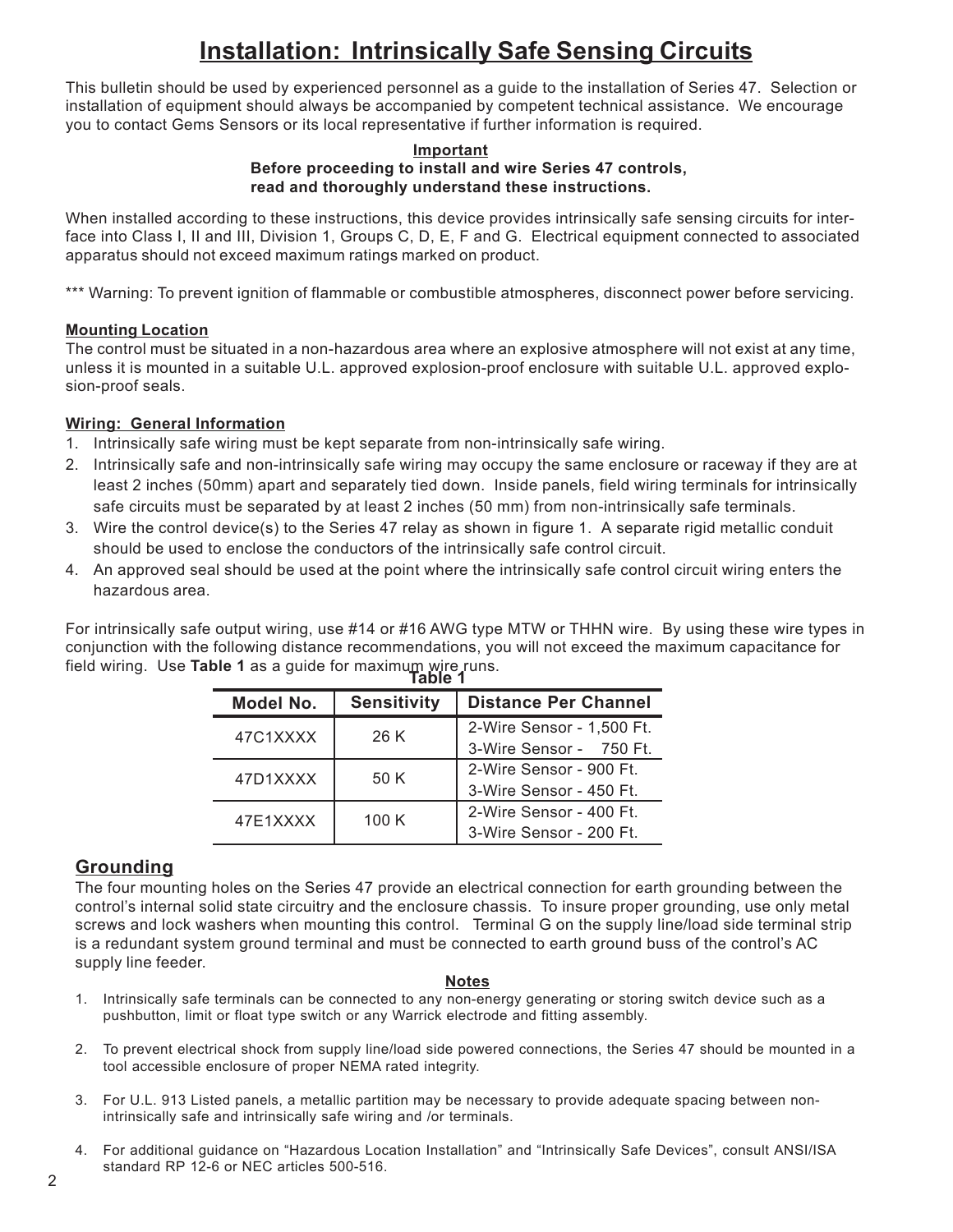# **Technical Information**

## **Specifications**

**Master Fault Contact for Indication of System Alarm: (Terminals 7,8 & 9) Contact Design:** SPDT (1 form C): one normally open (N.O.) and one normally closed (N.C.), non -powered contacts Contact Ratings for each channel. **Load Contact Ratings:** 5A @ 120/240 VAC resistive and 30 VDC resistive, 1/10 Hp @ 120/240 VAC. **Indicator Contacts for Warnings, and Normal Lights: (Terminals C and 1-5) Load Contact Ratings:** 25mA @ 120 VAC **Indicator Contact for Bell: (Terminals C & 6) Bell Contact Ratings:** 5A @ 120/240 VAC and 30 VDC resistive, 1/10 Hp **Optional Auxiliary Contacts for Indication of Individual Channel Alarm: Contact Design:** SPDT (1 form C): one normally open (N.O.) and one normally closed (N.C.), non-powered contacts Contact Ratings for each channel  **Load Contact Ratings:** 5A @ 120/240 VAC resistive and 30 VDC resistive, 1/10 Hp @ 120/240 VAC.

**Contact Life:** Mechanical - 10 million operations. Electrical - 1,000,000 operations minimum at rated load.

**Electronics Module:** Solid state components epoxy encapsulated in a black nylon shell

**Sensitivity:** Models operate from 0-100,000 ohms maximum specific resistance

**Temperature:** -40° to 150° F Ambient.

**Primary Voltage:** 120 VAC models + 10% - 15%, 50/60 Hz.

**Supply Current:** Relays energized - 30mA @ 120 VAC

**Secondary Circuit:** 12 VAC RMS voltage on probes, 6ma current RMS.

**Terminals:** Standard Form C removable terminal strip containing a size 4 pan head screw with a clamping plate. Will accept up to one #14 AWG wires per terminal. Use copper (60°-77° C) wire only. Torque to 20 inch pounds.

**Listings:** U.L. Intrinsically Safe (UL 913)



## **Ordering Information**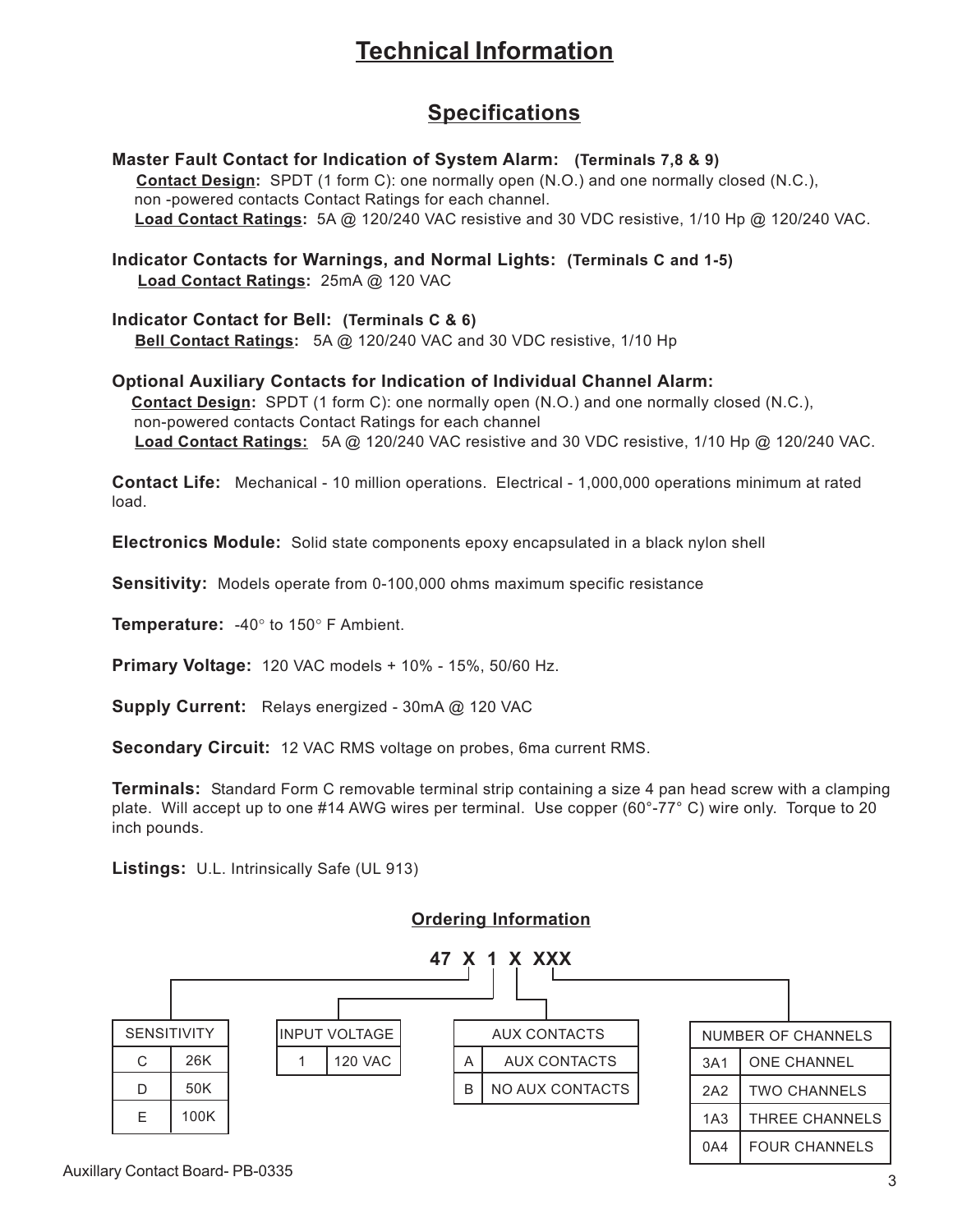## **Control Diagram**

Series 47 can be used with any non-energy generating or storing switch device such as a pushbutton, limit or float type switch or any Warrick electrode fitting assembly.



**Figure 1**

#### **A. C. Supply**

Connect the incoming supply HOT lead to the L1 terminal, NEUTRAL lead to the L2 terminal and EARTH GROUND lead to the "G" Terminal. Note: the incoming power supply should have the same electrical characteristics as indicated on the control's label.

#### **Grounding**

Terminal "G" on the supply line/load side terminal strip is a redundant system ground terminal and must be connected to the earth ground buss of the panel's AC supply line feeder.

#### **System Fault Contacts: (Terminals 7,8 & 9)**

- 7: Opens during a warning condition and remains open until the silence button is pushed or the warning condition is cleared.
- 8: Common contact to 7 and 9.
- 9: Closes during a warning condition and remains closed until the silence button is pushed or the warning condition is cleared.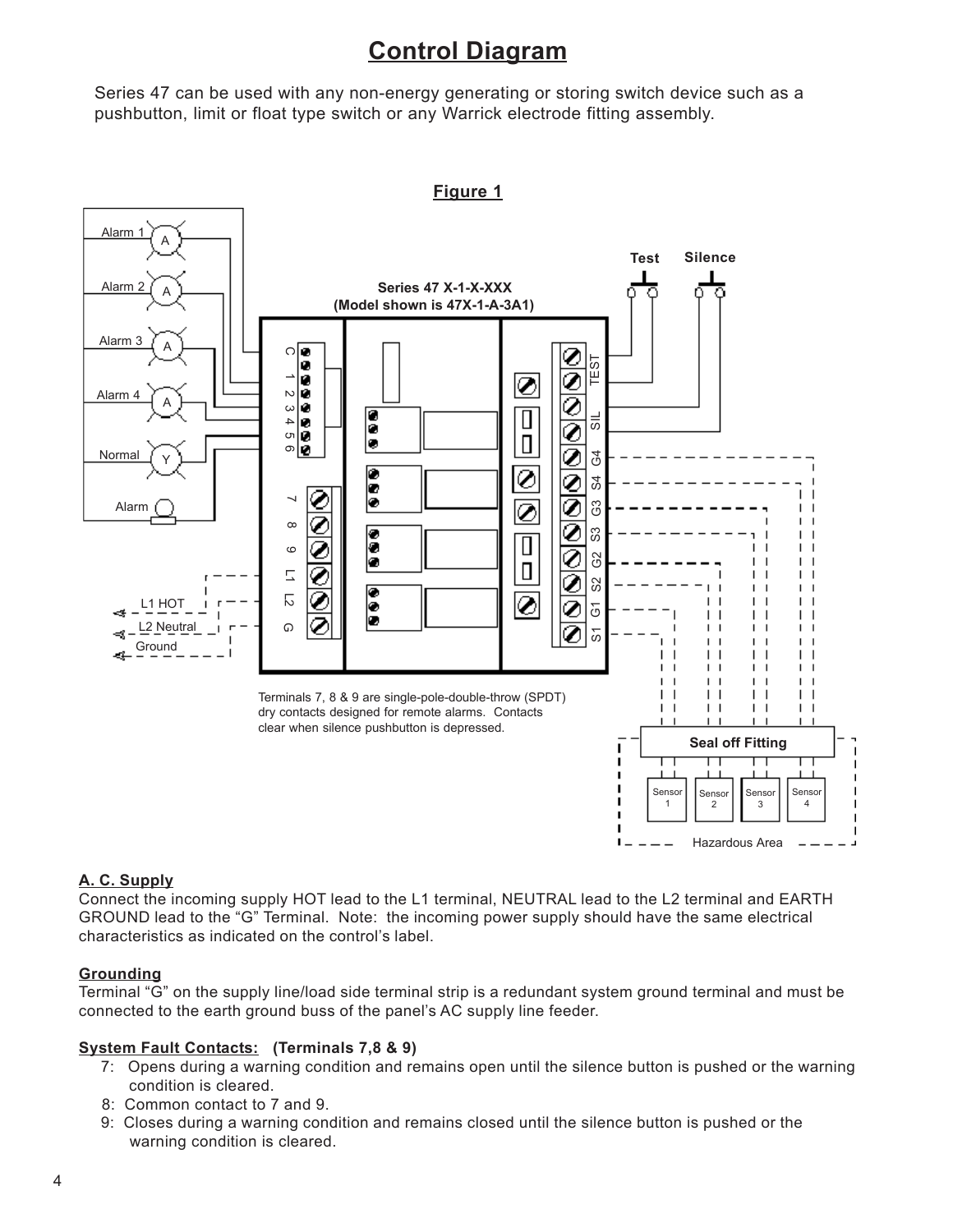# **Operation Instructions**

**Indicator Contacts:** (Six powered contacts available for indication)

- **C:** Common (neutral) for powered contacts (terminals 1-6)
- **1-** Warning indicator for channel one
- **2-** Warning indicator for channel two
- **3-** Warning indicator for channel three
- **4-** Warning indicator for channel four
- **5-** Normal indicator for channels one through four
- **6-** Master indicator bell for channels one through four.

 Contact will close when a fault condition is present on any or all of the four channels. The contact will open when all four channels are in the normal mode. If the contact is closed (indicating an alarm) and the silence button is pushed, the contact will open and remain open until another warning occurs.

#### **Note**

#### **Warning indicators will remain activated until the fault condition is cleared. Normal indicator will remain activated until a fault condition occurs.**

#### **Test Terminals**

The test feature allows the user to perform a check on the electronic circuitry. When a remote N.O. pushbutton is depressed, the circuitry on all four channels is tested. If all four channels are in the normal mode and the button is pressed, the four warning contacts and the bell contact will close until the button is released. When released, the normal contact will close- warning and bell contacts will open. A N.O. pushbutton switch must be used to activate the test function.

#### **Silence Terminals**

The silence feature is used to open the bell contact in the event of a warning on one or more of the channels. When a warning occurs, the bell contact will close and remain closed until either the warning condition clears or the silence button (N.O. remotely mounted) is pushed.

#### **Probe Connections** (S1, G1 through S4, G4)

Most sensors will require two (2) wires. Hook up the sensor that corresponds to the application and set the mode DIP switch. See figure 3 and table 2 for further information. For three (3) wire sensors (DSP-2 or combination DWP/DFP) CONTACT FACTORY. Non-used sensor connections must have DIP switches set in the inverse mode.

#### **Auxiliary Contact Board** (Optional)

These non-powered contacts are available for switching auxiliary loads. Each channel has its own auxiliary contact assigned to it. When a warning condition occurs, the corresponding auxiliary contact will energize. The N.O. contact will close and the N.C. contact will open. When the warning condition is cleared, the N.O. contact will open and the N.C. contact will close. These relays are not affected by the silence button. Wire loads as shown in figure 2.

## **Auxillary Contact Board**

**Figure 2**

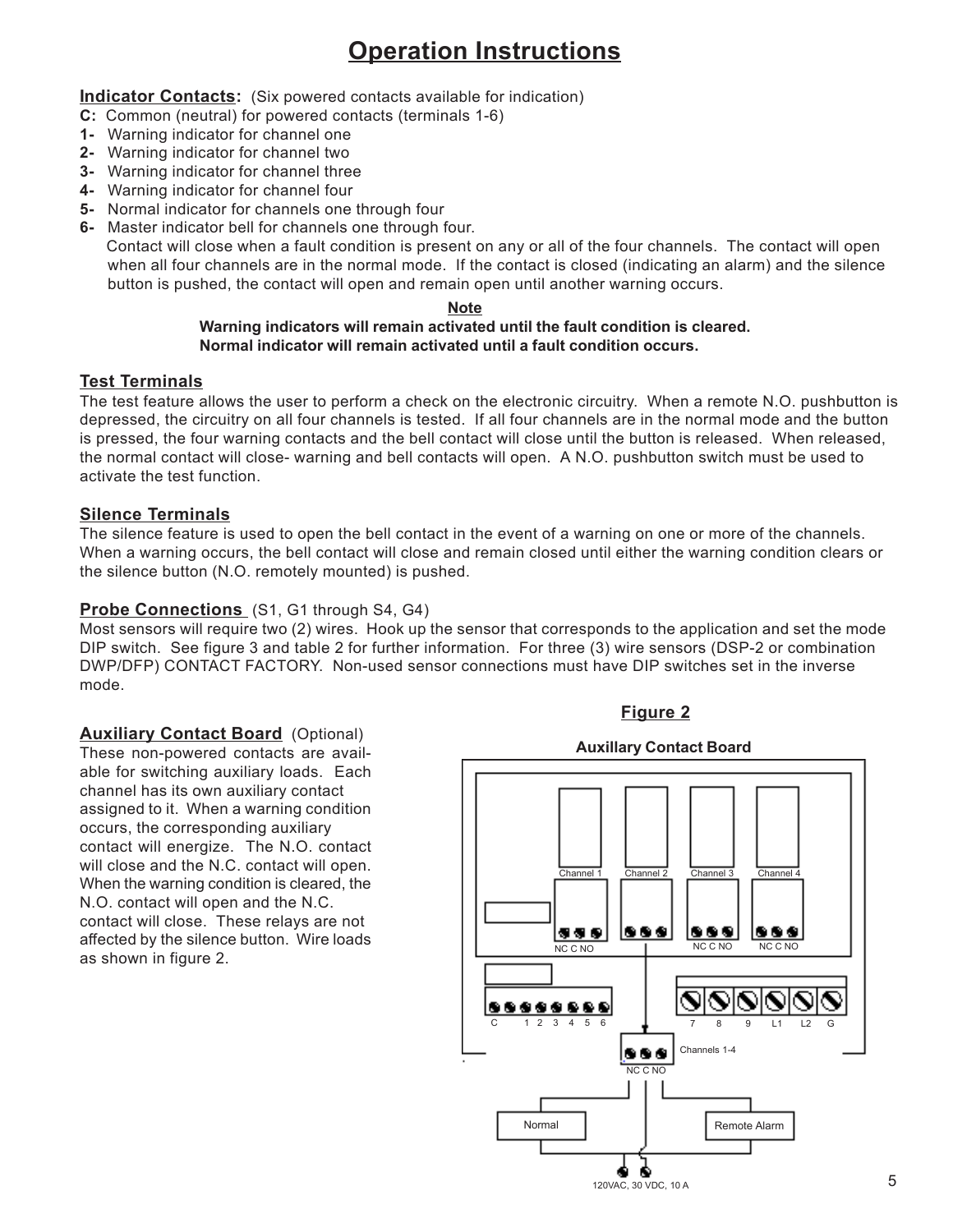## **Operation Instructions**



Before putting system into operation, DIP switches and potentiometers (set point) must be set to correctly match the type of sensor you are using. *(Ref to Table 2).* The DIP switches and potentiometers are located above the sensor terminal strip. (Figure 3)

Table 2 describes applications vs. DIP switch settings. Each channel will have its own setting corresponding to the type of sensor being used.

| <b>APPLICATION</b>                                    | <b>WARRICK</b><br><b>SENSOR</b>     | <b>ACTIVATION</b><br><b>CONDITION</b>              | <b>DIP SWITCH</b><br><b>SETTING</b> | <b>SET POINT</b><br><b>ADJUSTMENT</b>    |
|-------------------------------------------------------|-------------------------------------|----------------------------------------------------|-------------------------------------|------------------------------------------|
| Double Wall Fiberglass<br><b>Fuel Sensing</b>         | <b>DFP-25</b>                       | <b>Closes on Detecting Fuel</b>                    | Inverse ("ON")                      | <b>NA</b>                                |
| Double Wall Fiberglass<br><b>Water Sensing</b>        | <b>DWP-25</b>                       | <b>Closes on Detecting</b><br>Water                | Inverse ("ON")                      | <b>NA</b>                                |
| Double Wall Steel<br>Hydrocarbon/Water Sensing        | DSP-2                               | <b>Closes on Detecting</b><br>Hydrocarbon or Water | Inverse ("ON")                      | <b>NA</b>                                |
| Double Wall Steel<br><b>Liquid Sensing</b>            | DLP-2                               | <b>Closes on Detecting</b><br>Liquid               | Inverse ("ON")                      | <b>NA</b>                                |
| <b>Product Level Alarm</b><br>(Normally Closed Float) | LS-700/800                          | Opens on Rising Level                              | Direct ("OFF")                      | See Instructions on<br>set point setting |
| <b>Product Level Alarm</b><br>(Normally Open Float)   | LS-700/800                          | <b>Closes on Rising Level</b>                      | Inverse ("ON")                      | NA.                                      |
| Monitoring Well<br>(Hydrocarbon Vapor)<br>Detector    | SVP-2                               | Resistance Increases<br>on Detecting Vapors        | Direct ("OFF")                      | See Instructions on<br>set point setting |
| <b>Unused Channel</b>                                 | <b>None</b>                         | NA.                                                | Inverse ("ON")                      | <b>NA</b>                                |
| <b>Unknown</b>                                        | Unknown<br>Normally<br>Open Switch  | Closed on Fault                                    | Inverse ("ON")                      | <b>NA</b>                                |
| Unknown                                               | Unknown<br>Normally<br>ClosedSwitch | Open on Fault                                      | Direct ("OFF")                      | <b>Consult Factory</b>                   |

#### **Table 2**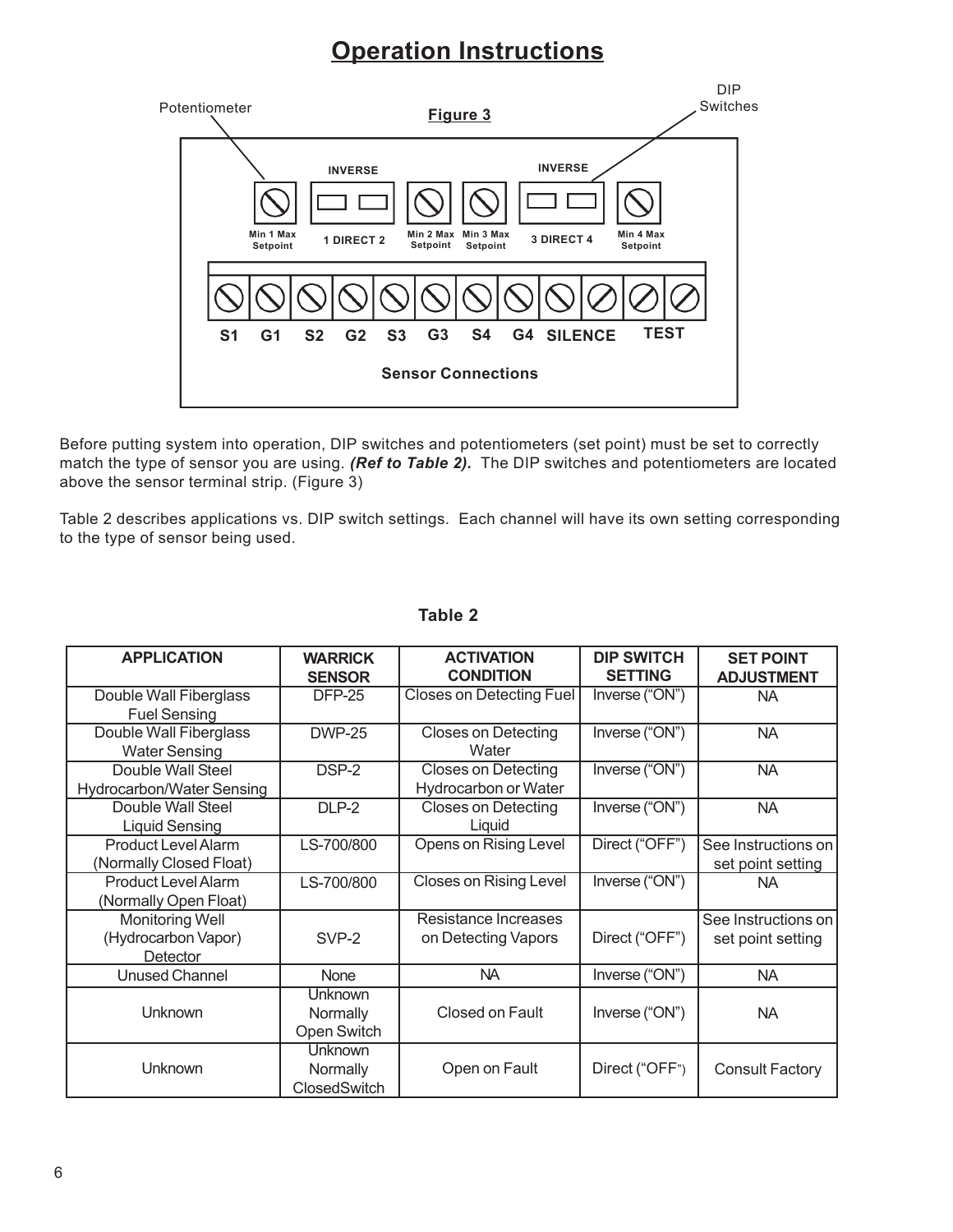# **Operation Instructions**

### **Adjusting the Setpoint Position (Except for SVP-2 Sensor)**

- 1. Set the DIP switch to the "OFF" position (direct mode).
- 2. Turn potentiometer or variable resistor (set point) clockwise until it reaches the end of its rotation. **Do not force the rotation.** When the potentiometer is adjusted to this position, it is set to the maximum setting. If lower sensitivity is required, contact factory for procedure.

### **Adjusting the Setpoint Position (SVP-2 Sensor Only)**

- 1. After all wiring is complete, apply power to the panel and observe the state of the indicator lights (contacts)
- 2. If the warning light (contact) is on, determine which channel it is. Find the potentiometer that corresponds to that channel and turn the potentiometer (setpoint) clockwise until the warning light (contact) under question turns off. At this point, turn the potentiometer an additional  $1/8<sup>th</sup>$  turn, if possible. Repeat this procedure for the other channels. If the potentiometer hits its stop and the warning light stays on, check the sensor for correct wiring and/or fault condition.
- 3. If the warning light (contact) is not illuminated upon power up, determine which channel it is. Find the potentiometer corresponding to that channel and turn the potentiometer counter clockwise until the warning light turns on. Then turn the potentiometer clockwise until it turns off. At this point, turn the potentiometer clockwise an additional 1/8<sup>th</sup> turn. Repeat this procedure for the remaining channels. If adjusting the potentiometer does not affect the indicator light under question, check sensor for correct wiring and the position of the DIP switch.
- 4. If background contamination is present, SVP sensor will need time to stabilize. Install sensor in place for several days before making adjustments. Power does not have to be applied to allow sensor to stabilize. Readjustment may be necessary as sensor reacts to existing conditions.

#### **When using a channel(s) in Inverse Mode ("On" DIP switch position), there is no need to adjust the potentiometer(s). The channel is set to the maximum setpoint.**



#### **Troubleshooting Guide**

A test button can be used to test Series 47. If the system is powered up and there are no fault conditions, the normal contact should be energized. The warning contacts and bell contacts should be de-energized. On pushing the test button, the normal contacts should de-energize, all warning contacts should energize and the bell contact should close. Push the silence pushbutton to de-energize the bell contact. Releasing the test pushbutton should return the system to a normal condition.

#### **If a WARNING contact has been activated and a true fault condition is not found:**

- 1. Recheck position of DIP switch (Table 2).
- 2. If the DIP switch is in the Inverse Mode ("ON") position, removing the sensor wiring at the terminal block should de-activate the alarm. Shorting the terminal points should activate. If this does not happen, replace the electronic module.
- 3. If the DIP switch is in the Direct Mode ("OFF") position, removing the sensor wiring at the terminal block should activate the alarm. Shorting the terminal points should de-activate the alarm. If this does not happen, replace the electronic module.
- 4. If the above tests show the operation of the module is correct, and the alarm condition persists, repeat steps 2 and 3 for all field terminal locations. This will check wiring to the sensors. Refer to sensor instructions for details on how to troubleshoot sensor.